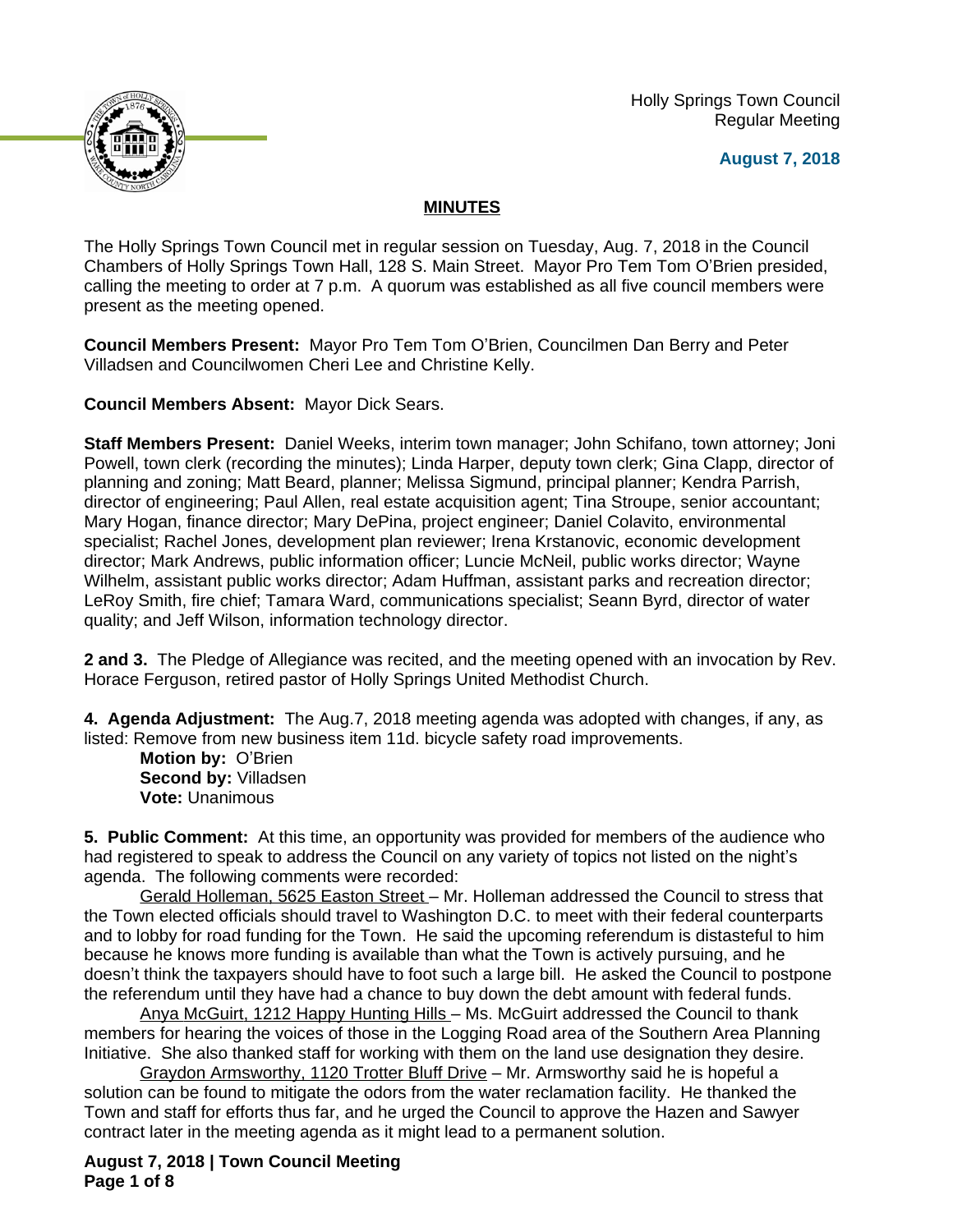**6a. Farmers Market Week –** Ms. Clapp said the Holly Springs Farmers Market is celebrating its 12<sup>th</sup> Season. The farmers market began in 2007 with a handful of vendors hoping to draw residents to downtown and has grown into a vibrant community event with an average of around 800 customers each week.

She added that the week of Aug. 5 – 11, 2018 is National Farmers Market Week as designated by the United States Department of Agriculture. In support of Farmers Market Week, the staff of the Department of Planning & Zoning encourages residents to come out to The Farmers Market to try the delicious, fresh produce and artisanal foods available from local farmers and small businesses each Saturday morning.

Mayor Pro Tem O'Brien presented the mayor's proclamation designating Farmers Market Week in Holly Springs.

**Action:** None.

**7a. FlyTrex Presentation –** Mr. Levitt said as discussed at the previous Town Council meeting, the Town has been selected along with lead applicant, NCDOT, to be a part of the FAA's Drone Innovation Pilot Program (UAS IPP).

Wes Schrober of Flytrex presented the details on their plan for what could be the first program in the country to deliver products to consumers using drones. He described the basics of how a meal from a restaurant could be ordered, for instance, stowed inside a weather-proof box and then delivered by drone vehicle to a customer. He described some of the logistics of how and where the drone flies and security measures in place to ensure that goods are delivered to the correct person.

Mr. Schrober showed a video of a FlyTrex demonstration in Iceland to illustrate how the package delivery system would work in Holly Springs. He noted the fuel, time and cost savings for both the business and the consumer.

Mr. Levitt said public information meetings will be scheduled as the program is finalized. **Action:** None.

**7b. Launch Holly Springs Presentation** – Mr. Bob Shimmel addressed the Council to provide an overview of Launch Holly Springs and the benefit to our community in terms of job growth and employment. Mr. Shimmel explained that the free training course would seek to provide business resource information for people interested in creating small start-up businesses.

**Action:** None.

**8a. Public Hearing: 2018 Transportation Bond Order –** Ms. Stroupe said that in keeping with the schedule for a Nov. 6, 2018 vote on a \$40 million transportation bond referendum, a draft bond order was introduced by the town council on June 19. Final action on this bond order is to take place after a public hearing, which opened on July 17, and was continued until tonight. No action followed the July 17 public hearing. The transportation bond committee had asked that the public hearing be continued to make sure all residents would have a chance to speak.

With that explanation completed, Mayor Pro Tem O'Brien opened the public hearing. The following input was recorded:

Jenny Appleton, 4600 Sunset Lake Road - Ms. Appleton spoke against the Town's holding a bond referendum. She expressed her opposition to road design elements like raised divided medians for various reasons. She recommended center turn lanes instead. She said raised divided medians will be inconvenient and unsafe. She commented on speed limits.

On the topic of the bond referendum, she said the tax rate increase would make properties in Holly Springs harder to sell.

She asked why the Town needed a 5-cent increase in taxes if we have partnered in the past with NCDOT to build \$28 million in roads for only \$15 million in Town participation. She said she did not think the Town needed to have a bond referendum or raise taxes to support a bond issue.

Ms. Appleton expressed a lot of concerns about actual road design.

**August 7, 2018 | Town Council Meeting Page 2 of 8**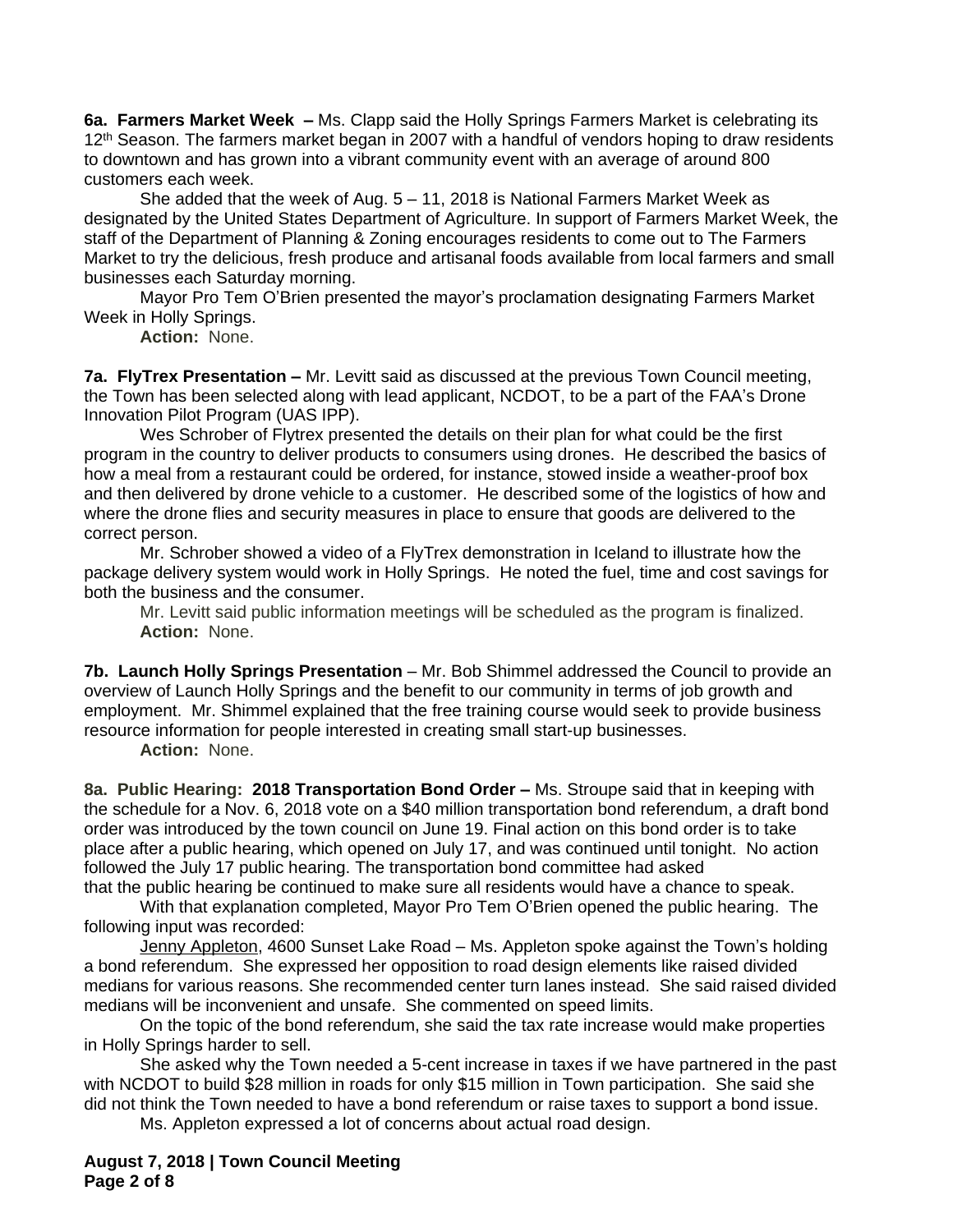There being no further input, the public hearing was closed.

Councilman Berry said whether the Town issues the transportation bonds is up to the public to decide. That is what the referendum is for, he noted, for the public to vote yes or no on Nov. 6. If the referendum fails, the Town won't issue the bonds or raise taxes. If the referendum passes, he said, then the Town will, and citizens will get new road projects that will make travel in Holly Springs better.

**Action:** The Council approved a motion to adopt Order 18-02, a bond order calling for a \$40 million bond issuance to pay for improvements to the Town's transportation systems, pending voter approval on Nov. 6, 2018.

**Motion by:** Lee **Second by: Berry Vote:** Unanimous *A copy of Order 18-02 is attached to these minutes.*

**Action:** The Council approved a motion to adopt Resolution 18-32 setting the bond referendum for the Nov. 6 general election and setting the ballot question.

**Motion by:** Villadsen **Second by:** Kelly **Vote:** Unanimous *A copy of Resolution 18-32 is attached to these minutes.*

**8b. Public Hearing: Rezoning Petition 18-REZ-05 -** Mr. Beard said this is a request for a zone map change for the properties located on the south side of Holly Springs New Hill Rd just west of the split in New Hill Rd, with the addresses of 1307 and 1309 New Hill Rd. The request includes two adjacent parcels, with a combined area of 2.93 acres.

He said the applicant is requesting to rezone the property from R-10: Residential to BT-CU: Business & Technology Conditional Use. The parcels are occupied by several single-family dwellings. The requested BT-CU: Business & Technology Conditional Use zoning is consistent with the comprehensive plan designation as part of the Holly Springs Business Park.

Zoning conditions are offered by the property owners to be placed on the property and are not required by the Town.

The applicant addressed the Council to give an overview of the project proposed for the property.

Mr. Schifano noted for the Council that the question was about zoning, and the Council would need to make its decision based not on the proposed development plan but on all allowed uses within the zoning district.

With that explanation completed, Mayor Pro Tem O'Brien opened the public hearing. The following input was recorded: None.

There being no input, the public hearing was closed.

**Action 1:** The Council approved a motion to accept the following statement as being true: "*The requested zone map change from R-10 to BT-CU: Business & Technology Conditional Use is consistent with the objectives of the Vision Holly Springs Comprehensive Plan since the Future Land Use Plan Map indicates this property as Business Park and the Business & Technology District allows for a variety of "clean" industry uses."*

**Motion by:** Kelly **Second by: Berry Vote:** Unanimous

**Action 2:** The Council approved a motion to adopt ordinance 18-REZ-05 to approve and enact Zone Map Change Petition #18-REZ-05 to change the zoning of 2.93 acres of Wake County PIN #'s 0649352198 & 0649351291 from R-10: Residential to BT-CU: Business & Technology Conditional Use as requested by Logan Burnett with the following zoning conditions offered by the petitioner:

**August 7, 2018 | Town Council Meeting Page 3 of 8**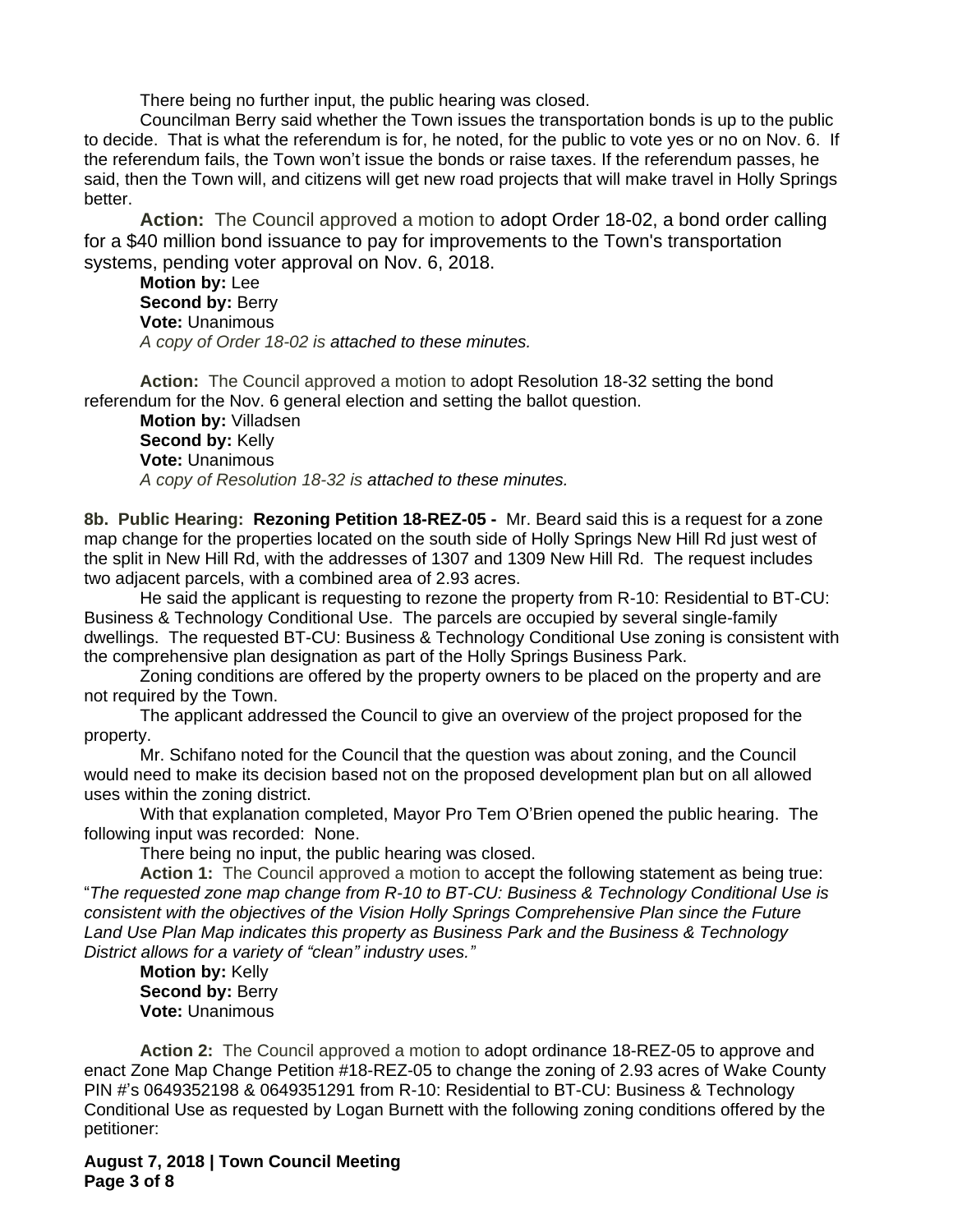- 1. Any warehousing, self-storage will be 100% indoors and majority climate-controlled.
- 2. There will be no truck rentals originating from this location.
- 3. Not to include kennels with outdoor runs.
- 4. Any self-storage (mini-) warehouse will have accompanying office spaces of no less than 2,400 SF.
- 5. If a more intense use is pursued than proposed on original Traffic Impact Analysis (TIA) Scope, then updated request for scope and/or TIA may be required.

**Motion by:** Kelly **Second by:** Lee **Vote:** Unanimous *A copy of Rezoning Ordinance 18-REZ-05 is attached to these minutes.*

**8c. Public Hearing: Annexation Ordinance A18-02, 4016 and 4020 Berman Edge Rd., -** Ms. Sigmund said the Town has received a petition for voluntary annexation of .276 +/- acres located at 4016 and 4020 Berman Edge Road. The property owners are Sire Development, LLC and Elbert and Kathryn Hockaday, and the property is contiguous with city limits.

The petition meets all the statutory requirements for annexation.

With that explanation completed, Mayor Pro Tem O'Brien opened the public hearing. The following input was recorded: None.

There being no input, the public hearing was closed.

**Action:** The Council approved a motion to adopt Annexation Ordinance A18-02 annexing .276 -/+ acres owned by Sire Development, LLC and Elbert and Kathryn Hockaday, and more particularly described as Wake County Pins: 0648-49-6146 and 0648-48-8641, into the corporate limits of the Town of Holly Springs.

**Motion by:** Villadsen **Second by:** Kelly **Vote:** Unanimous *A copy of Annexation Ordinance 18-02 is attached to these minutes.*

**8d. Public Hearing: Annexation Ordinance 18-03 -** Ms. Sigmund said the Town is requesting annexation of 5.132 +/- acres located along Avent Ferry Road also known as Buckhorn Duncan Road. The property owner is the Town of Holly Springs, and the property is contiguous with city limits.

The petition meets all the statutory requirements for annexation.

With that explanation completed, Mayor Pro Tem opened the public hearing. The following input was recorded: None.

There being no input, the public hearing was closed.

**Action:** The Council approved a motion to adopt Annexation Ordinance A18-03 annexing 5.132 -/+ acres owned by the Town of Holly Springs, and more particularly described as Wake County Pin: 0638-51-6486, into the corporate limits of the Town of Holly Springs.

**Motion by:** Kelly **Second by:** Lee **Vote:** Unanimous *A copy of Annexation Ordinance A18-03 as amended is attached to these minutes.*

**8e. Public Hearing: Annexation Ordinance 18-04, Bass Lake Road** – Ms. Sigmund said the Town has received a petition for voluntary annexation of .997 +/- acres located along Bass Lake Road. The property owner is Crosswind Development, LLC, and the property is contiguous with city limits.

The petition meets all the statutory requirements for annexation.

With that explanation completed, Mayor Pro Tem O'Brien opened the public hearing. The following input was recorded: None.

There being no input, the public hearing was closed.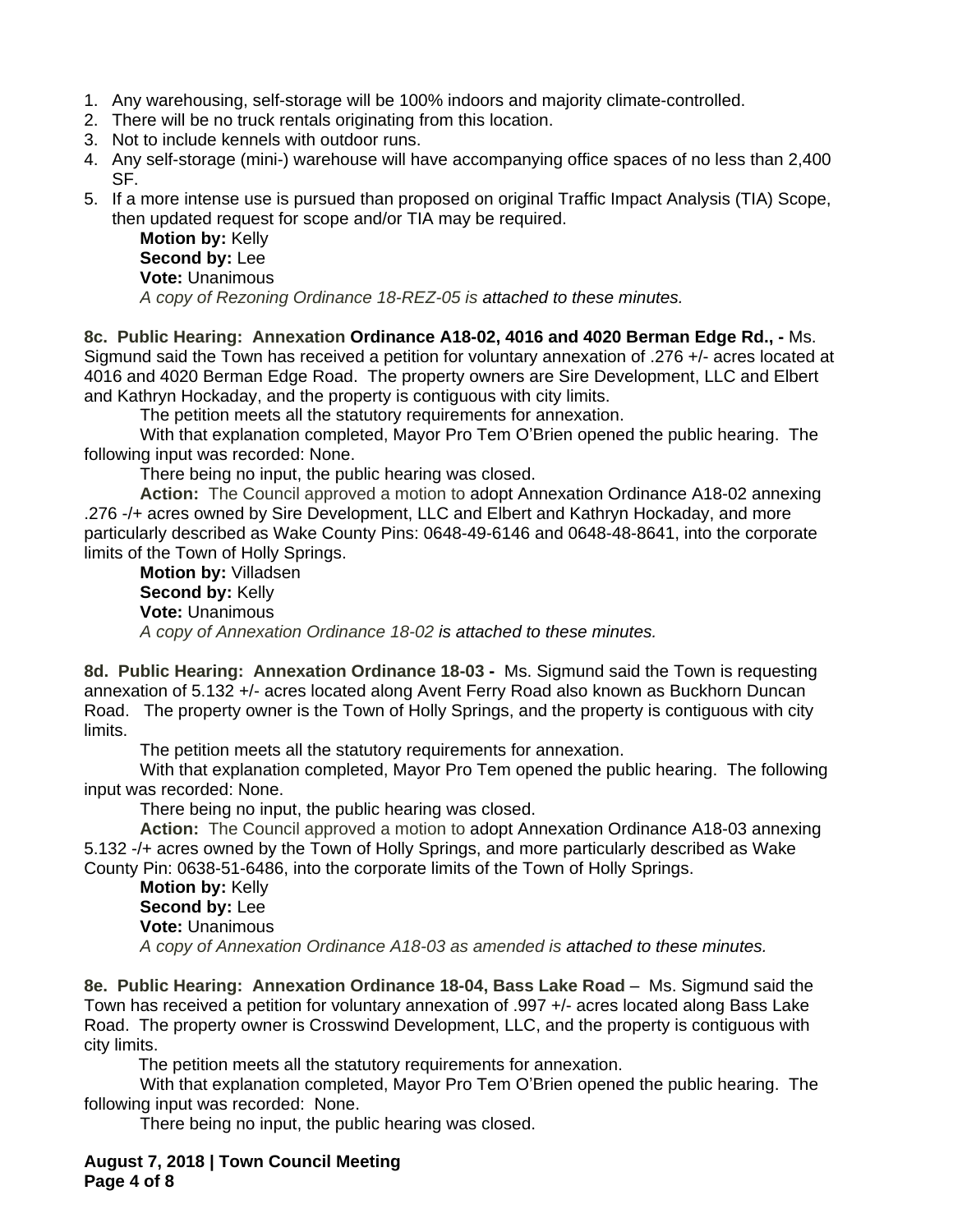**Action:** The Council approved a motion to adopt Annexation Ordinance A18-04, annexing .997 -/+ acres owned by Crosswind Development, LLC, and more particularly described as Wake County Pins: 0658.02-59-9890 and 0658.02-69-0786, into the corporate limits of the Town of Holly Springs.

**Motion by:** Lee **Second by:** Berry **Vote:** Unanimous *A copy of Annexation Ordinance A18-04 is attached to these minutes.*

**8f. Public Hearing: Annexation Ordinance 18-07, S. Main Street ROW** – Ms. Clapp said the Town is requesting annexation of 13.02 +/- acres of mostly right of way located along S. Main Street / Piney Grove-Wilbon Road / Ralph Stephens Road. The property owner is the Town of Holly Springs, and the property is contiguous with city limits.

The petition meets all the statutory requirements for annexation.

With that explanation completed, Mayor Pro Tem opened the public hearing. The following input was recorded: None.

There being no input, the public hearing was closed.

**Action:** The Council approved a motion to adopt Annexation Ordinance A18-07 annexing 13.02 -/+ acres owned by the Town of Holly Springs, and more particularly described as Wake County Pins: 0648-75-7826, 0648-74-9518, 0648-74-6435, and 0648-74-6306, into the corporate limits of the Town of Holly Springs.

**Motion by:** Berry **Second by:** Kelly **Vote:** Unanimous *A copy of Annexation Ordinance A18-07 is attached to these minutes.*

**9. Consent Agenda:** The Council approved a motion to approve all items on the Consent Agenda. The motion carried following a motion by Mayor Pro Tem O'Brien, a second by Councilman Villadsen and a unanimous vote. The following actions were affected:

9a. Minutes – The Council approved minutes of the Board's meetings held in July 2018.

9b. ABCZ Properties LLC Extension – The Council approved to extend the due diligence period with ABCZ Properties, LLC.

9c. Engineering Design and Construction Standards, Supplement #3 - The Council approved Supplement #3 updates to the Engineering Design and Construction Standards.

9d. Budget Amendments - The Council adopted an amendment to the FY 2018-19 budget to increase Insurance Proceeds (30.340.07) by \$14,225 and increase Meter Dept. Capital Purchase-Vehicle (30.440.42.90.02) by \$7,725 and increase Meter Dept. Maint. & Repair–Vehicle (30.440.42.41.02 by \$6,500.

9e. Duke Energy Line Relocation – The Council approved payment of the Duke Energy invoice in the amount of \$58,116.35 as budgeted for power line relocation.

**10a. Comprehensive Plan Amendment 18-CPA-04 –** Ms. Sigmund said at the July 17 meeting, the Town Council held a public hearing regarding 18-CPA-04. During discussion of the item, several members of the public spoke requesting changes to the proposed Future Land Use Plan designation for their particular properties. Town Council closed the public hearing and tabled action on this item to allow time for staff to provide additional information and alternative options for the proposed Future Land Use Plan map to assist with further discussion.

In particular, Ms. Sigmund said, staff developed map options illustrating the following:

**Map 1**: Original proposed Future Land Use Plan Map, presented to Town Council July 17.

**Map 2:** Transitional Residential designation (2.5-6.0 units/ac) for a number of properties located near Avent Ferry Road and Logging Road, in lieu of the previously proposed designation of Rural Residential (1-2.5 units/ac).

**August 7, 2018 | Town Council Meeting Page 5 of 8**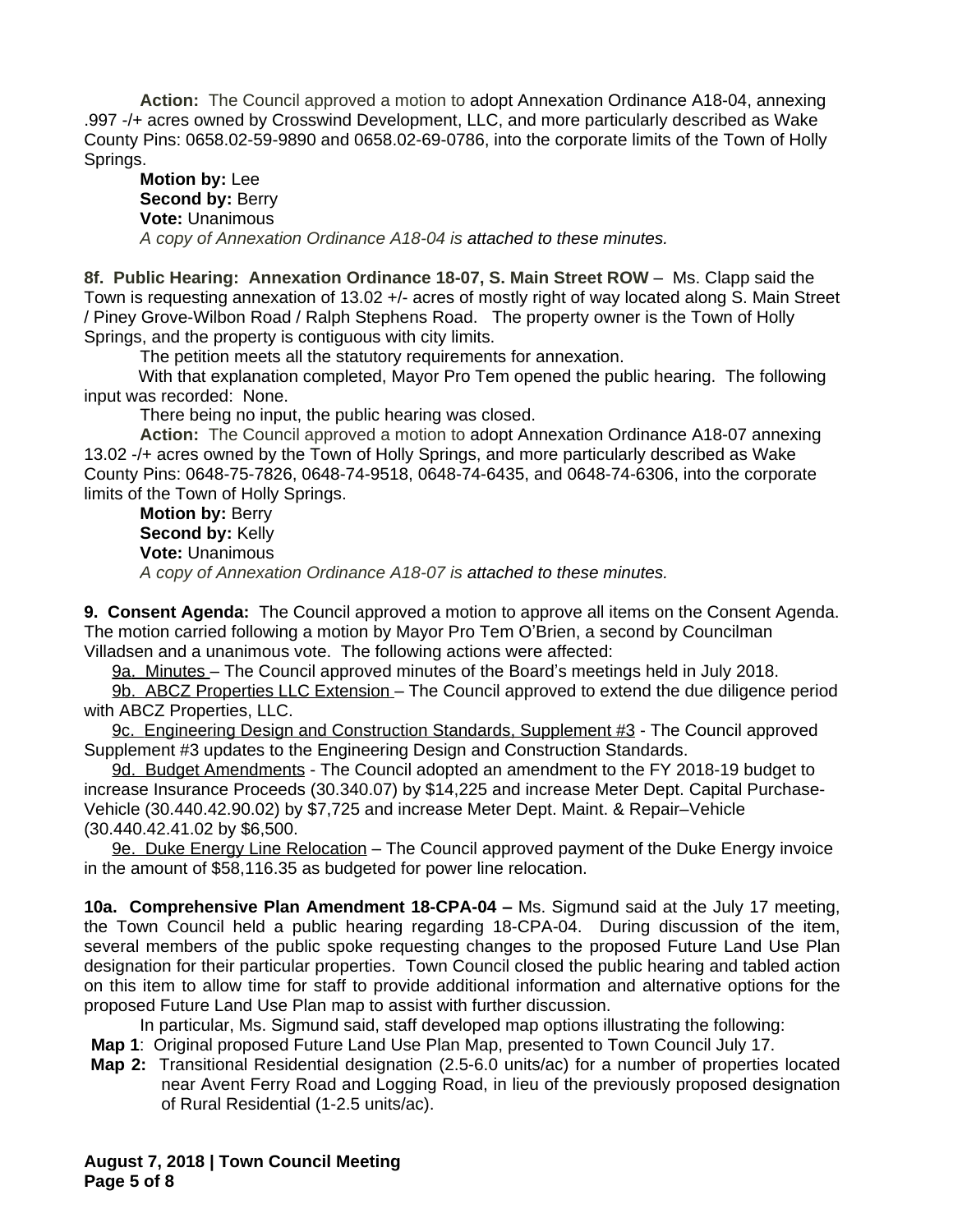- **Map 3**: Industrial designation for several properties located between the existing Hansen Aggregates quarry and Rex Road.
- **Map 4:** Maps 2 and 3 described above shown on the same map.
- **Map 5:** Residential designation (2.0-3.25 units/ac outside of a CGA) for the properties located near Avent Ferry Road and Logging Road and identified in Map 2.

**Action:** The Council approved a motion to adopt Resolution 18-27 to adopt Comprehensive Plan Amendment #18-CPA-04 to modify the Future Land Use Plan Map (Versions 5 and 3) and the text of Section 1: Future Land Use Plan of the Comprehensive Plan as submitted by the Town of Holly Springs.and modified to use the label, "suburban residential."

**Motion by:** Berry **Second by:** Villadsen **Vote:** Unanimous *A copy of Resolution 18-27 is attached to these minutes.*

**11a. Ordinance Amendment 18-10 –** Mr. Wilhelm said that in March 2004 Public Works went before Council with the newly implemented Federal regulation that backflow devices must be installed on all commercial water services, and all irrigation services.

Although the recommendation at that time was to conduct annual testing, council opted for biennium testing to allow customers to become familiar with the new process, Mr. Wilhelm said. He added, at this time, Public works would like to revisit the Town ordinance to consider establishing the industry- and EPA-standard annual testing for residential and commercial customers.

Mr. Wilhelm said the integrity of the Town's water supply was critical, and this amendment would be in the best interest of the Town.

Councilman Villadsen asked the average cost of a backflow prevention device inspection. Mr. Wilhelm said about \$100.

Councilman Villadsen said he was concerned about the sudden impact to residents.

In discussion, Mr. Wilhelm noted that as many as 25 percent of backflow prevention devices fail during spot inspections, and the annual certifications would reduce that number and the potential threat to the Town's water system.

In other discussion, Council asked how the timing of the schedule change would occur in respect to the transition from customers with biennial inspections to annual ones.

Mr. Wilhelm said those with recent biennial inspections would transition to annual inspections upon the due date of their next inspection due date two years from now. Those who have their inspections Oct. 1, 2018 or after will have an annual inspection, due for renewal in 12 months.

Councilman Villadsen asked that communications on the change be made clear for residents.

**Action:** The Council approved a motion to adopt Ordinance 18-10 requiring annual certification of backflow prevention devices, effective Oct. 1, 2018.

**Motion by:** Lee **Second by: Berry Vote:** Unanimous *A copy of Ordinance 18-10 is attached to these minutes.*

**11b. Condemnation Resolution 18-33 –** Mr. Schifano said this is a condemnation resolution affecting a small portion of the property currently listed at 1432 Avent Ferry Rd. The condemnation is for the installation of a force main for sewer to bring the sewer line from the Honeycutt regional pump station to the wastewater treatment plant. After negotiations, the involved party has indicated they are not in favor of granting the Town any required easement.

**Action:** The Council approved a motion to adopt the Honeycutt Sewer Condemnation Resolution 18-33 in accordance with Chapter 40A of the North Carolina General Statutes.

**August 7, 2018 | Town Council Meeting Page 6 of 8**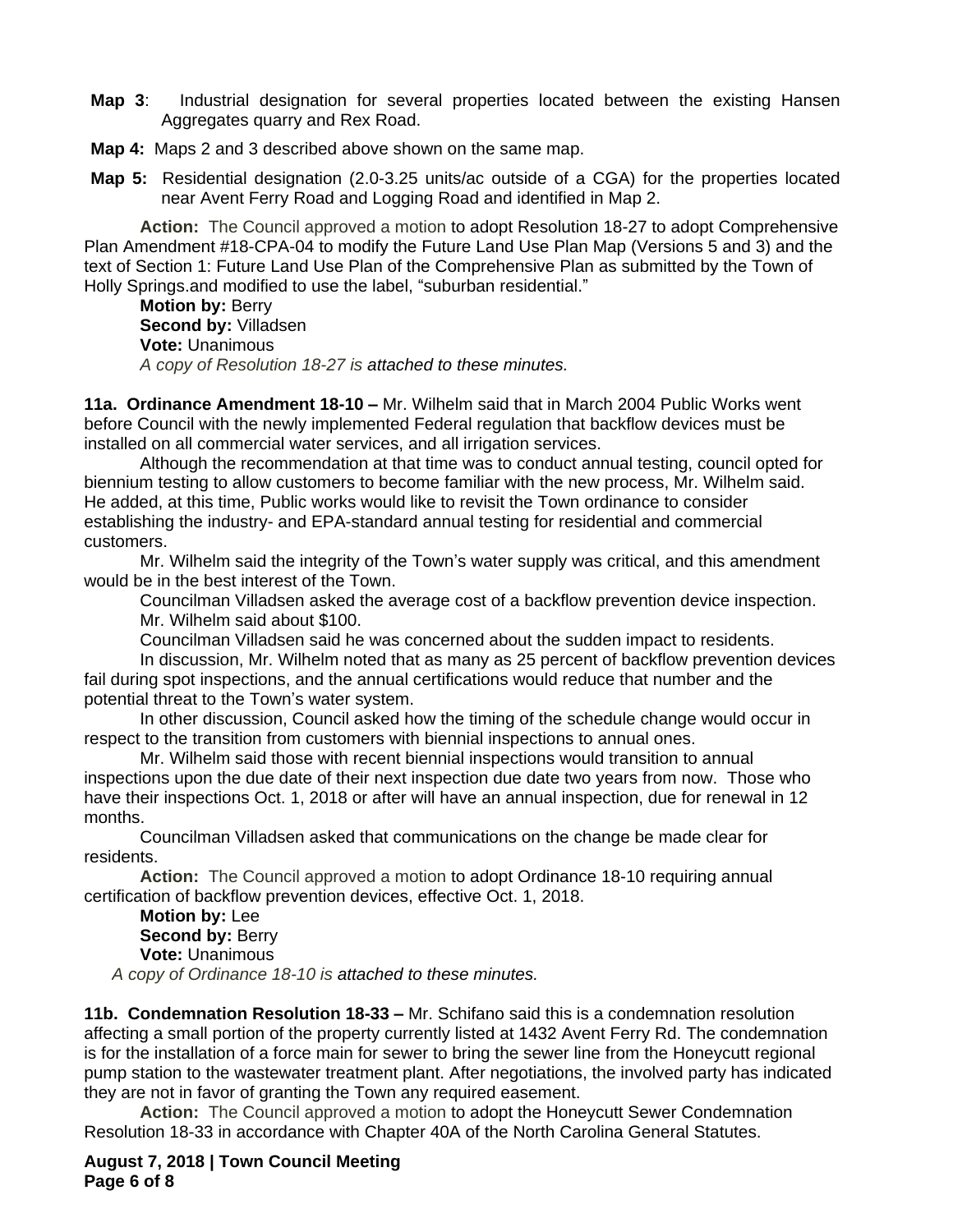**Motion by:** Berry **Second by:** Lee **Vote:** Unanimous *A copy of Resolution 18-33 is attached to these minutes.*

**11c. Utley Creek Water Reclamation Facility –** Mr. Byrd said that odor samples taken at the treatment plant head works have confirmed odors are being generated in the waste streams as they enter the plant. The results revealed that hydrogen sulfide and organic odors have been prevalent at certain times of the day. Some of these odors can be corrosive and have caused Town infrastructure to degrade and can be a nuisance for the surrounding areas.

The most effective remedy determined to help resolve these issues is to capture the air and treat it using industrial grade biofilters and carbon scrubbers, Mr. Byrd said. To achieve this at our wastewater plant would entail retrofitting these elements into existing structures, he added.

The proposal contains comprehensive improvements to ensure air quality at multiple locations on the Wastewater Treatment Plant site. In addition to odor control, these upgrades would repair and enhance current infrastructure and equipment. This contract is not to exceed \$499,943 and Mr. Byrd said he also is asking for a 10% contingency.

**Action:** The Council approved a motion to enter a contract with Hazen and Sawyer for engineering services to design and construct odor control upgrades to Utley Creek Water Reclamation Facility for \$499,943 plus 10% contingency and to adopt a budget amendment to transfer \$499,943 from sewer reserves account #24.95 to project account #45-817-12.03.

**Motion by:** Villadsen **Second by:** Lee **Vote:** Unanimous

**11d. Bicycle Safety Road Improvements –** This item was removed from agenda during agenda adiustment.

**11e. Watershed Master Plan –** Mr. Colavito said through a multi-year study, the Town will be assessing the health of the jurisdictional watersheds, creating an inventory of storm drainage infrastructure and identifying opportunities for repair, retrofit and reduction of pollution, urbanization of stream channels and flooding.

**Action:** The Council approved a motion to enter a contract with Freese and Nichols, Inc. and to approve funding in the amount of \$64,598 from budgeted funds.

**Motion by:** Villadsen **Second by:** Lee **Vote:** Unanimous

**11f. Holly Springs Road Widening Project –** Ms. DePina said the Town applied for and was awarded, through the Locally Administered Projects Program (LAPP) funds for construction and right-of-way acquisition, to widen Holly Springs Road to a consistent cross section (4-lane mediandivided). The preliminary limits of the project extend from Flint Point Lane to Main Street.

She said that staff initiated a municipal agreement with NCDOT in the amount of \$2,014,496 toward the construction, utility relocation and right-of-way acquisition for the Holly Springs Road widening project.

She said the Town's responsibility is for the remainder of the project, which is projected to be around \$500,000.

**Action:** The Council approved a motion to enter a municipal agreement with N.C. Dept. of Transportation for the widening of Holly Springs Road.

**Motion by:** Lee **Second by: Berry Vote:** Unanimous

**August 7, 2018 | Town Council Meeting Page 7 of 8**